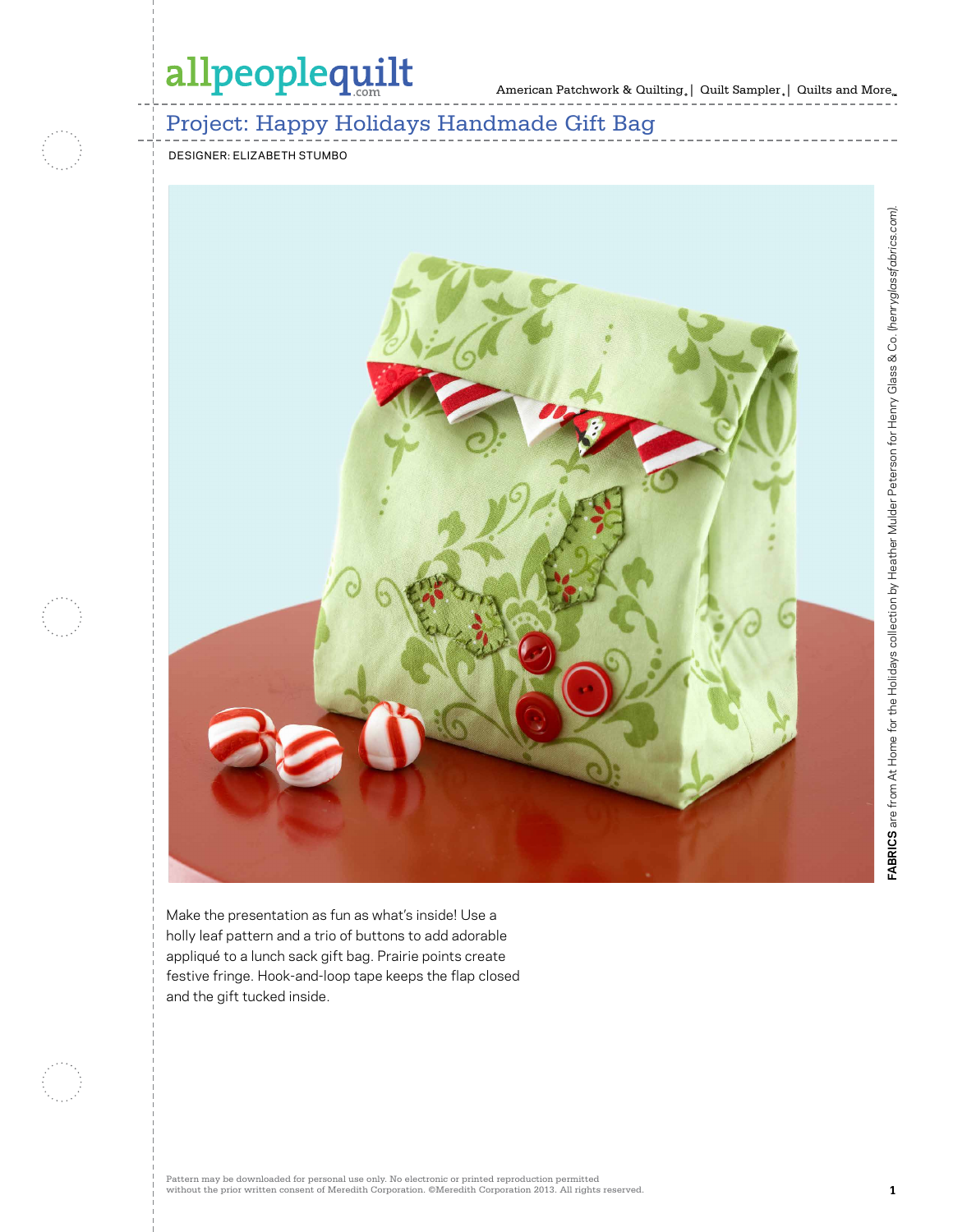## Project: Happy Holidays Handmade Gift Bag

## **Materials**

- **•** 18×22" piece (fat quarter) each of green tone-one-tone (bag body) and white floral (lining)
- **•** Scraps of assorted red and green prints (prairie points, appliqués)
- **•** Heavyweight interfacing
- **•** Lightweight fusible web
- **•** 3 assorted-size red buttons
- **•** Thin, stiff cardboard
- 2<sup>-5</sup>⁄8<sup>"-</sup>diameter circles of hookand-loop tape

#### Finished bag: 21/2×61/2×9"

Measurements include a 1/<sub>2</sub>" seam allowance unless otherwise specified. Sew with right sides together unless otherwise stated.

## Cut Fabrics

Cut pieces in the following order. Patterns are on *page 4*. To use fusible web for appliquéing, complete the following steps.

- 1. Lay fusible web, paper side up, over Pattern B. Trace pattern twice, leaving 1/2" between tracings. Cut out each fusibleweb leaf roughly 1/4" outside traced lines.
- 2. Following manufacturer's instructions, press fusible-web leaves onto wrong side of green print; let cool. Cut out leaves on drawn lines. Peel off paper backings.

**From green tone-on-tone, cut:** ■ 2-10×11" bag body rectangles **From white floral, cut: •** 2—10×11" lining rectangles **From red print scraps, cut •** 5—2" squares **From green print scraps, cut:**

**•** 2 of Pattern B

**From interfacing, cut: •** 2—10×11" rectangles **From cardboard, cut:**

- **•** 1—21⁄2×61⁄2" rectangle
- 1. If using fusible interfacing, follow manufacturer's instructions to fuse an interfacing rectangle to wrong side of each green tone-on-tone bag body rectangle. If using nonfusible interfacing, baste an interfacing rectangle to wrong side of each bag body rectangle, machine-stitching a scant  $\frac{1}{4}$ " from edges.
- 2. Cut a 11⁄4" square from each bottom corner of interfaced bag body rectangles (Diagram 1). Repeat to cut squares from bottom corners of lining rectangles.
- 3. Fold an assorted red print 2" square in half diagonally with wrong side inside to make a triangle; press. Fold triangle in half again and press to make a prairie point. Repeat with remaining assorted red print 2" squares to make five prairie points total. Pin prairie points along top edge of bag body back rectangle, points down, corners overlapping, and spacing them to fill  $6\frac{1}{2}$ " (Diagram 2).
- 4. Referring to Diagram 2, position two green print B leaves in bottom right-hand corner of bag body front rectangle. Fuse in place. Using thread that matches the appliqués, hand- or machine-stitch around appliqués.
- **5.** Join bag body rectangles along side and bottom edges to make bag body (Diagram 3). Press seams open.
- **6.** To box bottom corners, match each side seam of bag body with the bottom seam; stitch across resulting straight edge (Diagram 4). Turn bag body right side out and press.
- 7. Repeat Step 5 with lining rectangles, leaving 4" opening along one edge, to make lining. Repeat Step 6 to box bottom corners of lining. Do not turn lining right side out.
- 8. Insert bag body into lining (they will be right sides together). Sew together around top edge with 1⁄4" seam.
- 9. Turn bag body and lining to right side through opening in lining. Hand-stitch opening closed. Push lining into bag body and press upper edge of bag. Topstitch 1⁄4" from bag upper edge through all layers.
- **10.** Press creases into bag sides to resemble a lunch sack. Insert cardboard rectangle into bag to reinforce bag bottom.
- **11.** Referring to photo, hand-sew buttons to bottom right-hand corner of bag front. Adhere hook-and-loop tape circles to prairie points on either side of center prairie point and on bag body 31⁄2" from top edge.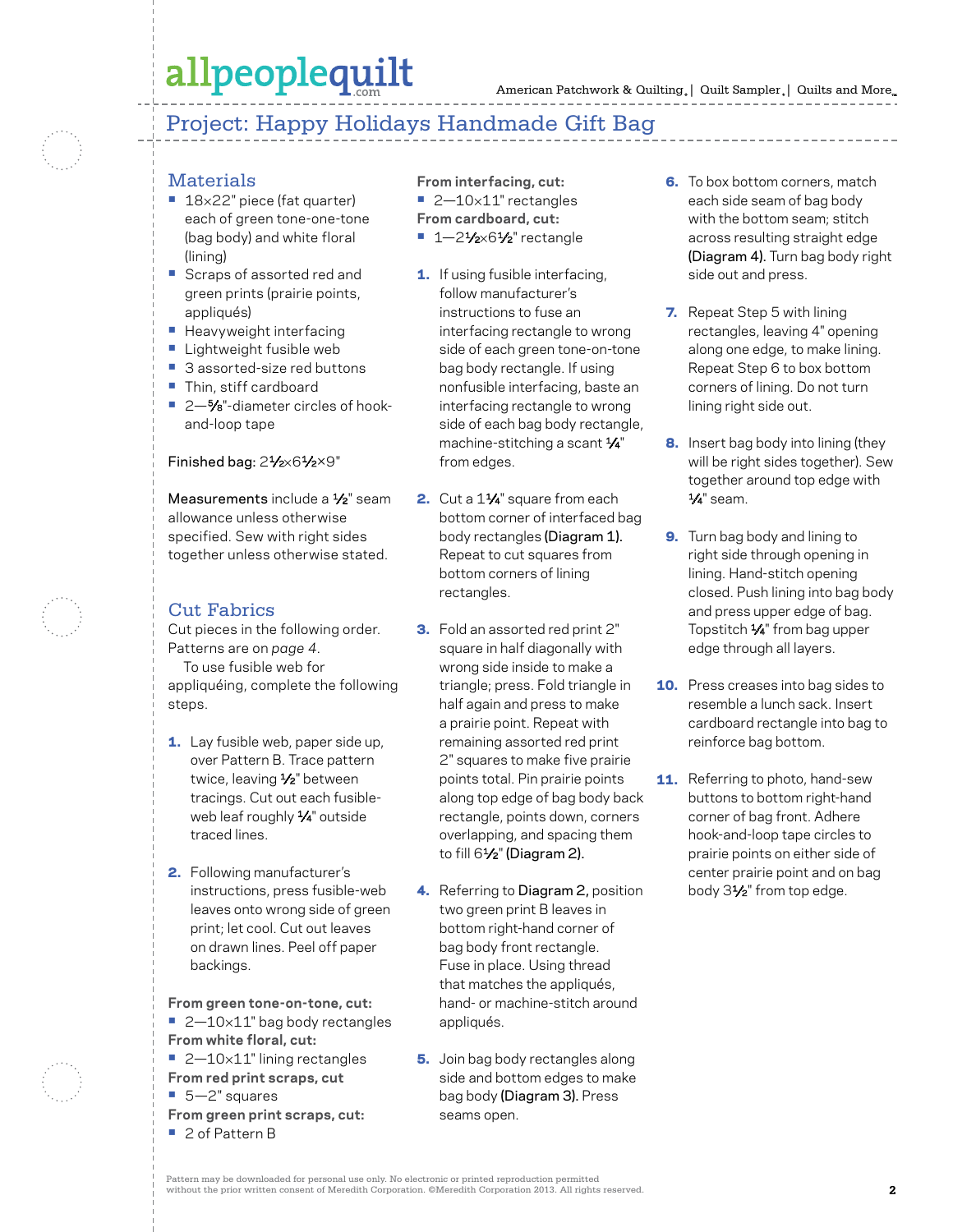#### Project: Happy Holidays Handmade Gift Bag **100234628 Altered by Emma Akerley 8-17-10**





**100680165**



**100680168**



**Altered by Emma Akerley 8-17-10**

 $- - - - - -$ 

 $-$ 

**DIAGRAM 3**



**DIAGRAM 4**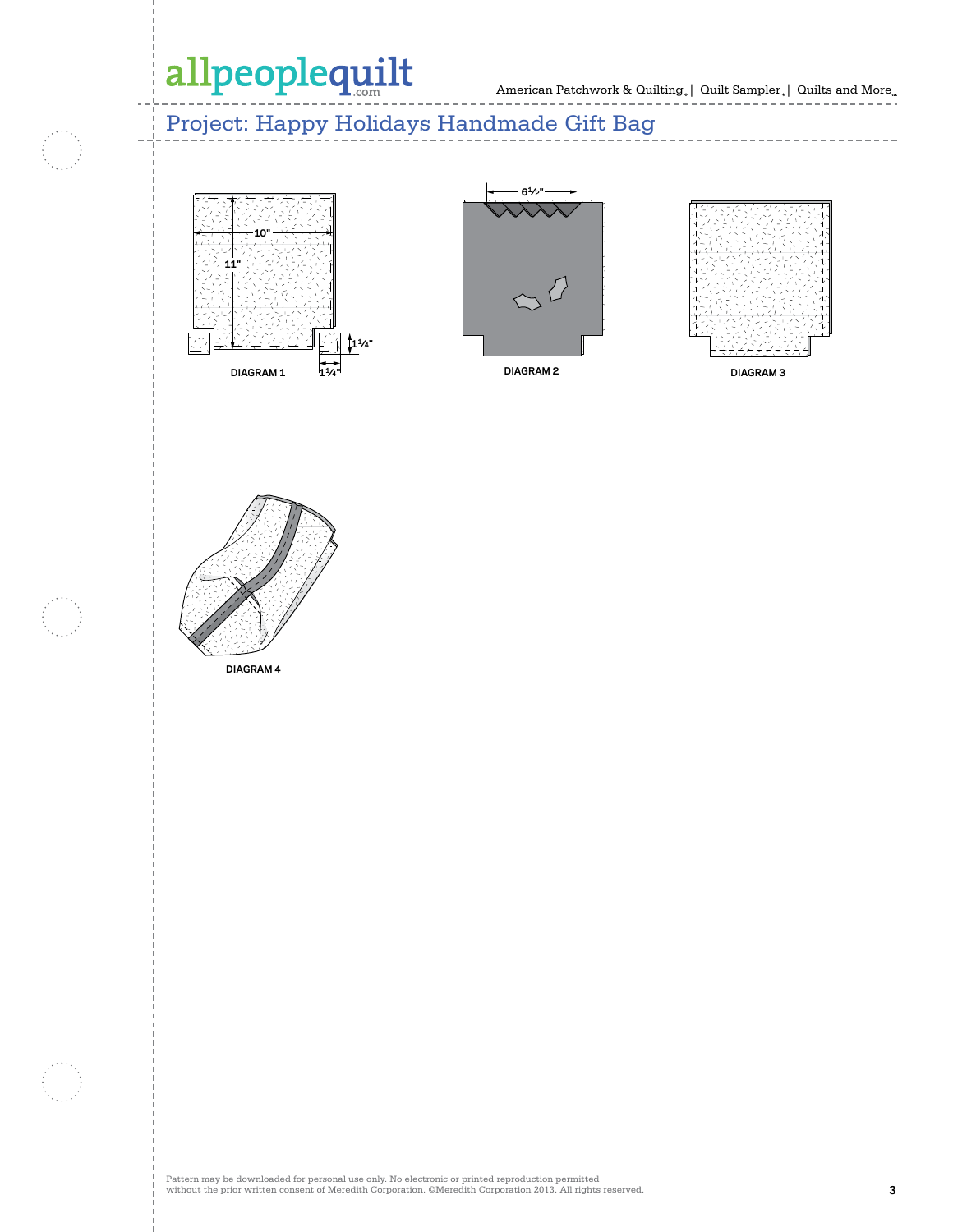American Patchwork & Quilting | Quilt Sampler | Quilts and More **C. Neubauer 7-30-10 Holly <sup>100527418</sup> and Ivy**

Project: Happy Holidays Handmade Gift Bag





| This box should<br>measure 1". |
|--------------------------------|
| $-1"$                          |
|                                |

## **\*** NOTE:

When printing a downloadable pdf, set Page Scaling preference to NONE to print patterns at 100%. Do NOT "Shrink to Fit" or "Fit to Printable Area."

Pattern may be downloaded for personal use only. No electronic or printed reproduction permitted without the prior written consent of Meredith Corporation. ©Meredith Corporation 2013. All rights reserved. **4**